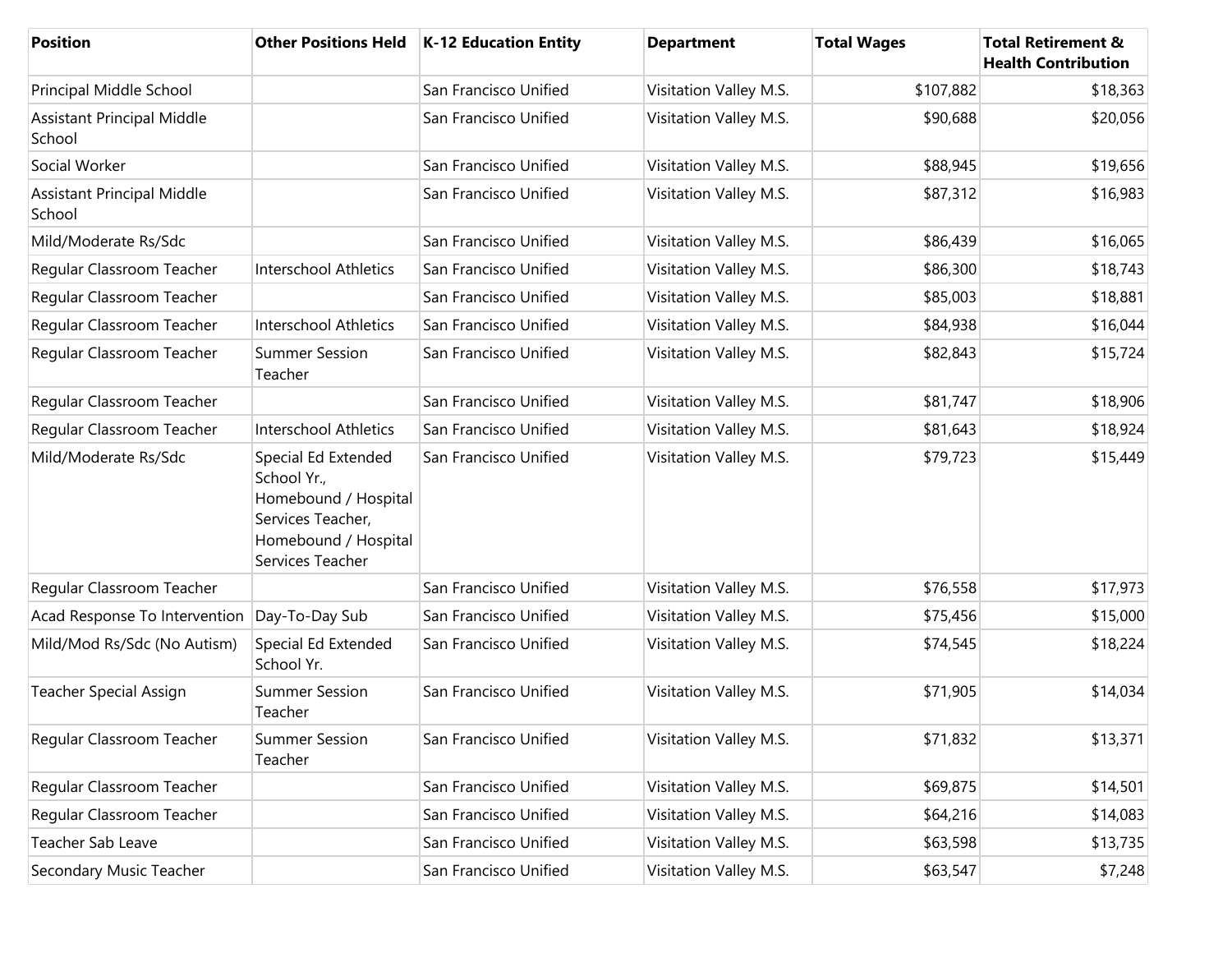| Regular Classroom Teacher | <b>Summer Session</b><br>Teacher                                | San Francisco Unified | Visitation Valley M.S. | \$62,572 | \$13,935 |
|---------------------------|-----------------------------------------------------------------|-----------------------|------------------------|----------|----------|
| Regular Classroom Teacher |                                                                 | San Francisco Unified | Visitation Valley M.S. | \$62,520 | \$16,445 |
| Regular Classroom Teacher | <b>Interschool Athletics</b>                                    | San Francisco Unified | Visitation Valley M.S. | \$62,084 | \$13,735 |
| Regular Classroom Teacher |                                                                 | San Francisco Unified | Visitation Valley M.S. | \$61,980 | \$13,734 |
| Mild/Moderate Rs/Sdc      | Homebound / Hospital<br>Services Teacher                        | San Francisco Unified | Visitation Valley M.S. | \$60,812 | \$13,581 |
| Regular Classroom Teacher |                                                                 | San Francisco Unified | Visitation Valley M.S. | \$59,952 | \$16,219 |
| Regular Classroom Teacher |                                                                 | San Francisco Unified | Visitation Valley M.S. | \$59,020 | \$15,660 |
| Regular Classroom Teacher |                                                                 | San Francisco Unified | Visitation Valley M.S. | \$58,715 | \$16,682 |
| <b>Head Counselor</b>     | <b>Interschool Athletics</b>                                    | San Francisco Unified | Visitation Valley M.S. | \$58,560 | \$13,397 |
| Custodian                 |                                                                 | San Francisco Unified | Visitation Valley M.S. | \$58,184 | \$30,278 |
| Eld Classroom Teacher     |                                                                 | San Francisco Unified | Visitation Valley M.S. | \$58,182 | \$11,143 |
| Custodian                 |                                                                 | San Francisco Unified | Visitation Valley M.S. | \$56,901 | \$21,108 |
| Regular Classroom Teacher | <b>Interschool Athletics</b>                                    | San Francisco Unified | Visitation Valley M.S. | \$56,613 | \$13,072 |
| Regular Classroom Teacher |                                                                 | San Francisco Unified | Visitation Valley M.S. | \$56,343 | \$15,856 |
| Eld Classroom Teacher     |                                                                 | San Francisco Unified | Visitation Valley M.S. | \$56,229 | \$13,156 |
| Regular Classroom Teacher |                                                                 | San Francisco Unified | Visitation Valley M.S. | \$55,188 | \$15,440 |
| Regular Classroom Teacher |                                                                 | San Francisco Unified | Visitation Valley M.S. | \$54,487 | \$13,142 |
| Mild/Moderate Rs/Sdc      | Sped Ia Sh - All Impair                                         | San Francisco Unified | Visitation Valley M.S. | \$52,766 | \$13,003 |
| Custodian                 |                                                                 | San Francisco Unified | Visitation Valley M.S. | \$52,101 | \$29,844 |
| <b>Head Counselor</b>     |                                                                 | San Francisco Unified | Visitation Valley M.S. | \$50,458 | \$8,263  |
| Mild/Moderate Rs/Sdc      | Regular Classroom<br>Teacher, Special Ed<br>Extended School Yr. | San Francisco Unified | Visitation Valley M.S. | \$48,745 | \$11,993 |
| Senior Clerk Typist       |                                                                 | San Francisco Unified | Visitation Valley M.S. | \$47,978 | \$18,894 |
| Regular Classroom Teacher |                                                                 | San Francisco Unified | Visitation Valley M.S. | \$47,508 | \$12,521 |
| Senior Clerk Typist       | <b>Interschool Athletics</b>                                    | San Francisco Unified | Visitation Valley M.S. | \$45,427 | \$18,763 |
| Security Cam: Spanish     | Custodian, Interschool<br>Athletics                             | San Francisco Unified | Visitation Valley M.S. | \$42,299 | \$11,119 |
| Mild/Moderate Rs/Sdc      | Interschool Athletics                                           | San Francisco Unified | Visitation Valley M.S. | \$40,767 | \$8,136  |
| Clerk Typist              |                                                                 | San Francisco Unified | Visitation Valley M.S. | \$40,485 | \$21,557 |